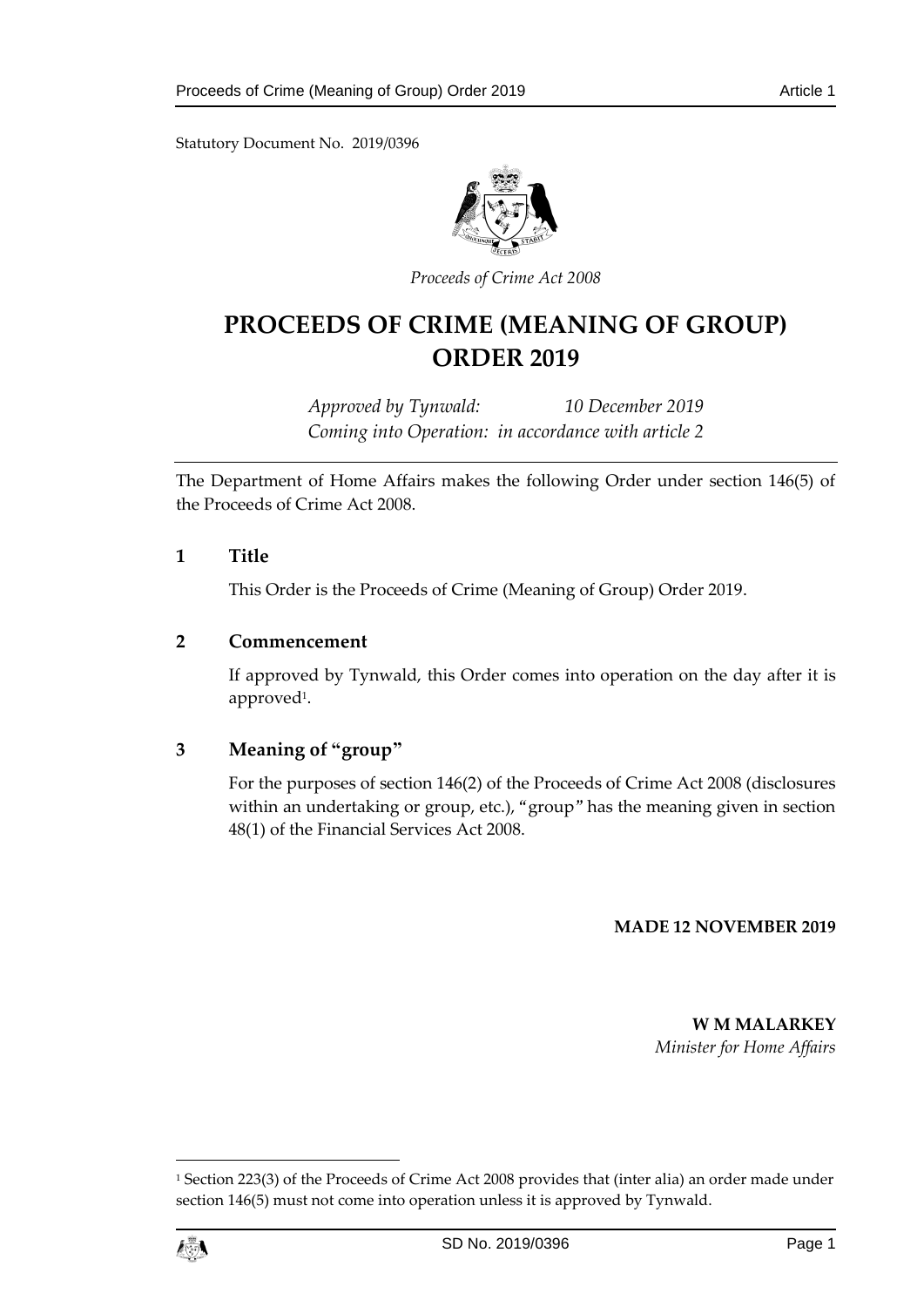# *(This note is not part of the Order)*

This Order prescribes the meaning of group for the purposes of section 146(2) of the Proceeds of Crime Act 2008.

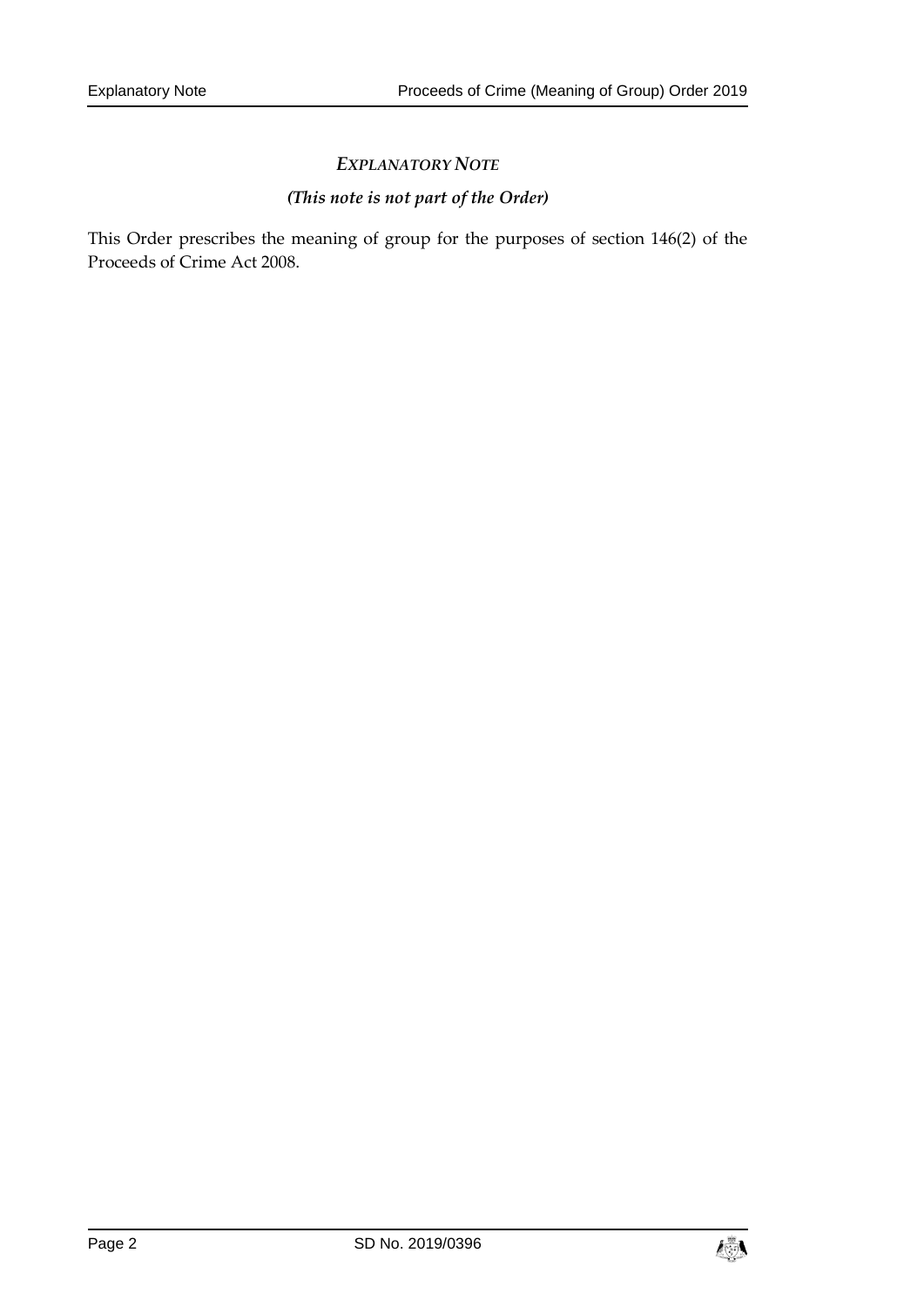

*Proceeds of Crime Act 2008*

# **PROCEEDS OF CRIME (FINANCIAL INSTITUTION) ORDER 2019**

*Approved by Tynwald: 10 December 2019 Coming into Operation: in accordance with article 2*

The Department of Home Affairs makes the following Order under section 149(5) of the Proceeds of Crime Act 2008.

#### **1 Title**

This Order is the Proceeds of Crime (Financial Institution) Order 2019.

#### **2 Commencement**

If approved by Tynwald, this Order comes into operation on the day after it is approved<sup>1</sup> .

### **3 Meaning of "financial institution"**

- (1) For the purposes of sections 145 to 148 of the Proceeds of Crime Act 2008, a "financial institution" is a business or an organisation to which paragraph 2(6), (11) or (12) of Schedule 4 to that Act applies.
- (2) In section 146(2)(a), "financial institution" includes a business or an organisation to which the legislation of a country or territory outside the Island, equivalent to the provisions specified in paragraph (1), applies.

#### **4 Revocation**

The Proceeds of Crime (Money Laundering: Permitted Disclosures) (Credit Institutions and Financial Institutions) Order 2009<sup>2</sup> is revoked.

<sup>1</sup> Section 223(3) of the Proceeds of Crime Act 2008 provides that (inter alia) an order made under section 149(5) must not come into operation unless it is approved by Tynwald. <sup>2</sup> SD 458/09



1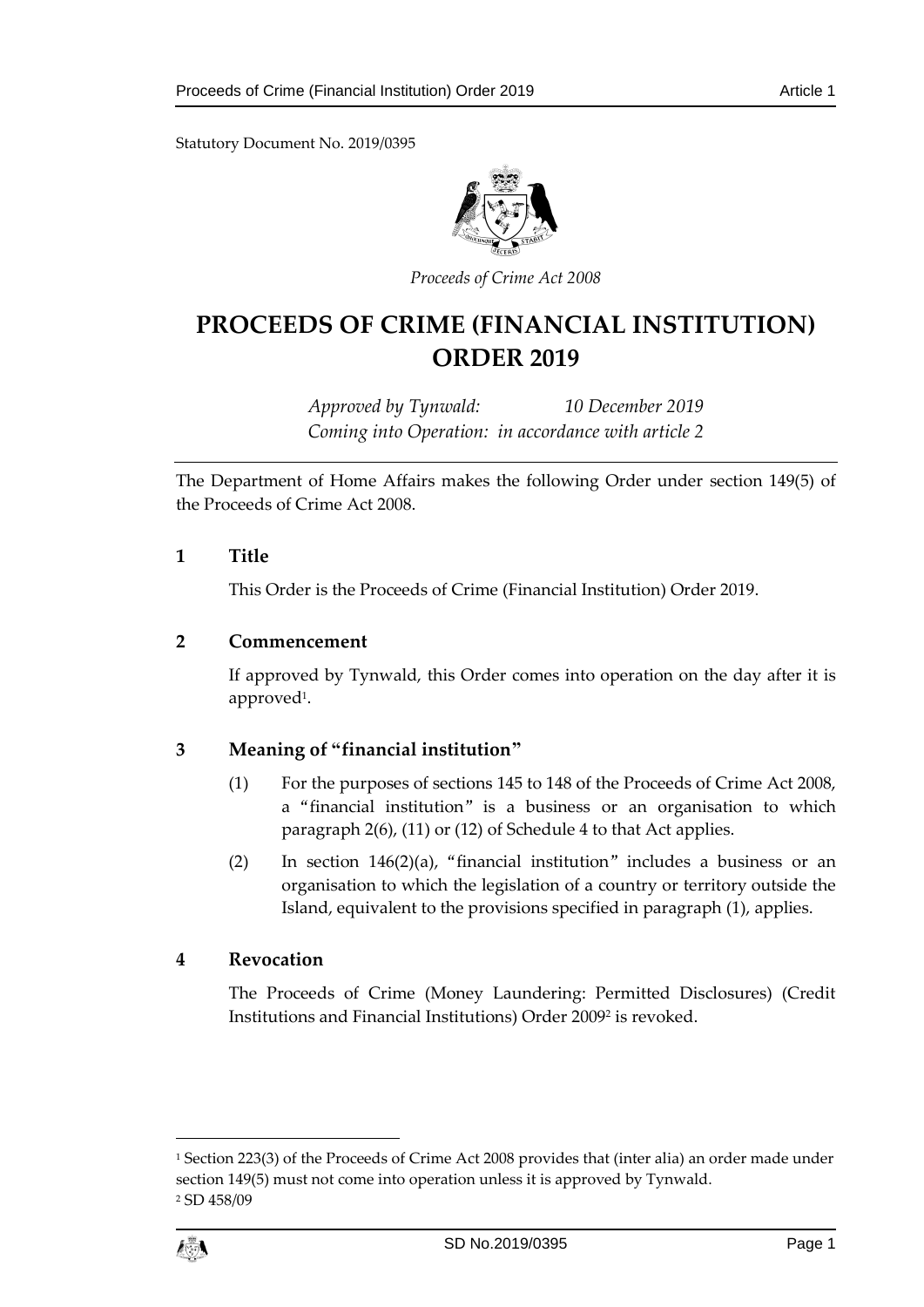#### **MADE 12 NOVEMBER 2019**

#### **W M MALARKEY**

*Minister for Home Affairs*

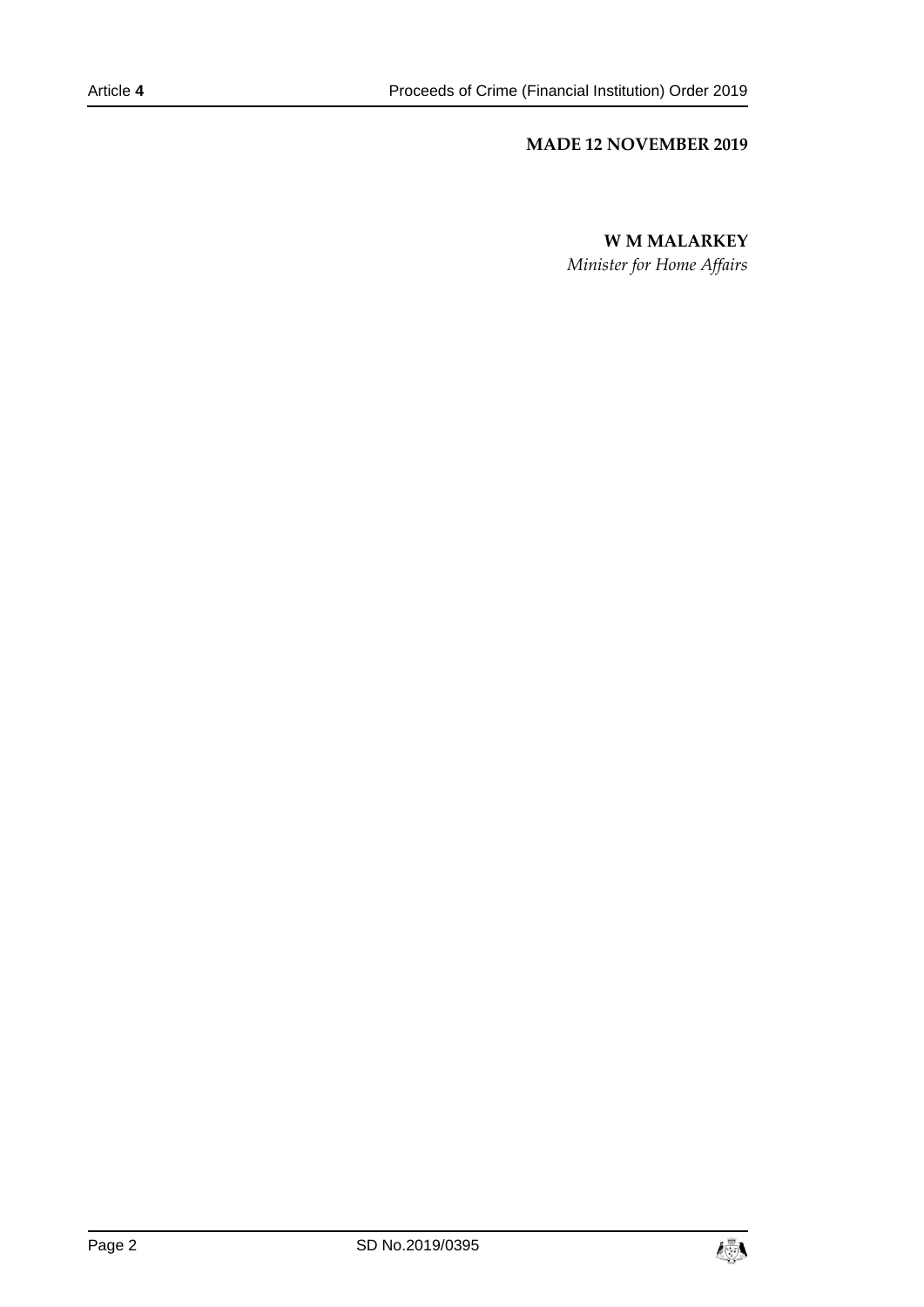#### *(This note is not part of the Order)*

This Order prescribes the meaning of "financial institution" for the purposes of sections 145 to 148 of the Proceeds of Crime Act 2008 and revokes the Proceeds of Crime (Money Laundering: Permitted Disclosures) (Credit Institutions and Financial Institutions) Order 2009.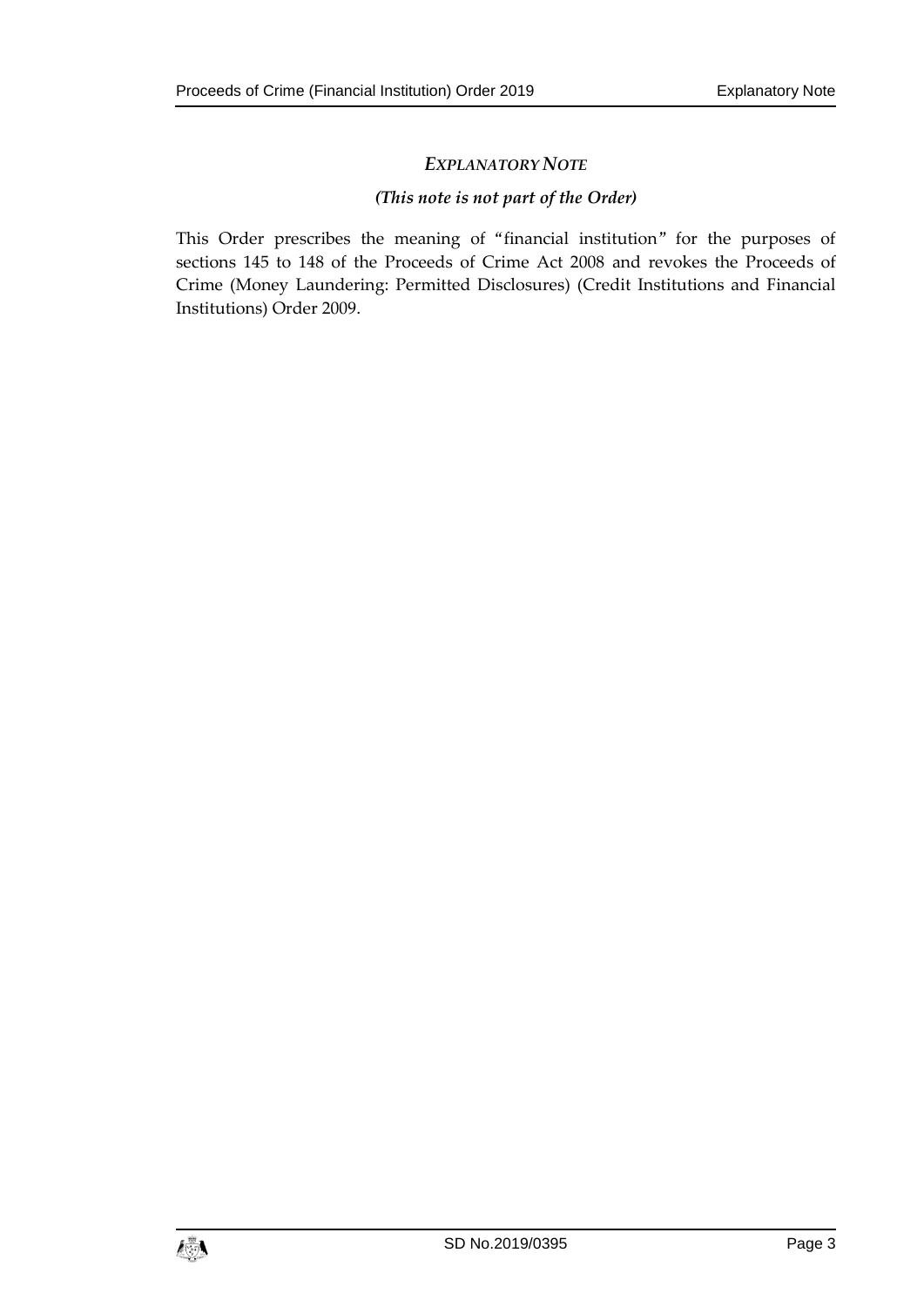

*Proceeds of Crime Act 2008*

# **PROCEEDS OF CRIME ACT (COMPLIANCE WITH INTERNATIONAL STANDARDS) (NO.3) ORDER 2019**

*Draft laid before Tynwald: 19 November 2019 Draft approved by Tynwald: 10 December 2019 Coming into Operation: in accordance with article 2*

The Council of Ministers, having consulted such persons and bodies as it considers appropriate<sup>1</sup>, makes the following Order under section 222A of the Proceeds of Crime Act 2008.

#### **1 Title**

This Order is the Proceeds of Crime Act (Compliance with International Standards) (No.3) Order 2019.

#### **2 Commencement**

If approved by Tynwald, this Order comes into operation on the day after it is approved<sup>2</sup>.

### **3 Proceeds of Crime Act 2008 amended**

- (1) The Proceeds of Crime Act 2008 is amended as follows.
- (2) In section 145 (tipping off: regulated sector)
	- (a) for subsection (1), substitute  $-$
	- **A person commits an offence if the person discloses any matter** within subsection  $(2)$ .  $\mathbf{\mathbf{\Sigma}}$ ;
	- (b) for subsection  $(3)$  substitute  $-$
	- **EG**(3) A person commits an offence if the person discloses that an investigation into allegations that an offence under this Part has

 $\overline{a}$ 

<sup>1</sup> Consultation is required under section 222A(5)(a) of the Proceeds of Crime Act 2008.

<sup>&</sup>lt;sup>2</sup> Section 222A(5)(b) states that no order may be made under subsection (1) unless "a draft of the proposed order has been laid before a sitting of Tynwald and that draft has been approved at a subsequent sitting of Tynwald".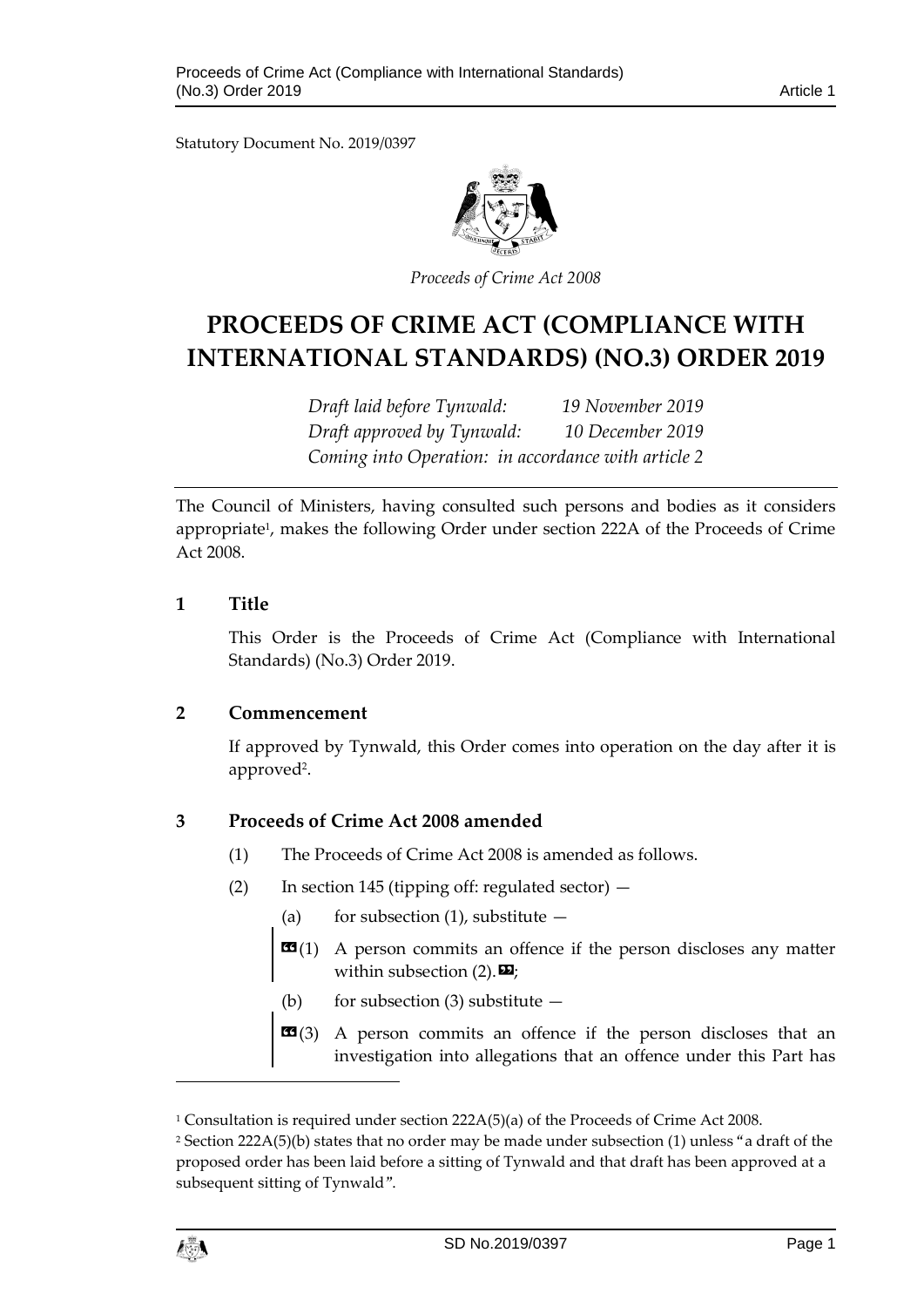been committed, is being contemplated or is being carried out. $\mathbf{E}$ ; and

- (c) after subsection (3), insert —
- $\mathbf{G}(3A)$  To avoid doubt, an offence is committed under subsections (1) and (3) whether or not the person's actions result in prejudice to an investigation. $\boldsymbol{\Sigma}$ .
- (3) In section 146 (disclosures within an undertaking or group, etc.)  $-$ 
	- (a) in subsection (2), in both places, for "a credit institution or a financial institution", substitute  $\mathbf{G}$  a financial institution  $\mathbf{D}$ ;
	- (b) for subsection  $(2)(b)$ , substitute  $$ 
		- **the financial institution to whom the disclosure is made is** situated in an approved country or territory; and  $\Sigma$ ; and
	- (c) for subsection  $(4)(b)$ , substitute
		- $\mathbf{G}(b)$  both the person making the disclosure and the person to whom it is made carry on business in an approved country or territory; and  $\mathbf{E}$ .
- (4) In section 147 (other permitted disclosures between institutions, etc.)  $-$ 
	- (a) omit subsection (1)(a); and
	- (b) for subsection  $(2)(c)$ , substitute
		- **the financial institution or adviser to whom the disclosure** is made is situated in an approved country or territory; and<sup>D</sup>.
- (5) Section 148(3) and (4) (other permitted disclosures, etc. defence) is omitted.
- (6) In section 149 (interpretation of sections  $145$  to  $148$ )  $-$ 
	- (a) in subsection (2), for "the expressions "credit institution" and "financial institution" are", substitute  $\mathbf{\mathfrak{S}}$ "financial institution"  $is \mathbf{E}$ ;
	- (b) in subsection (3), for "a credit institution or a financial institution", substitute  $\mathbf{G}$  a financial institution  $\mathbf{E}$ ;
	- (c) after subsection (4), insert —
	- **EE**(4A) In those sections "an approved country or territory" means a country or territory specified on a list maintained for the purpose and published by the Department of Home Affairs, which may include reference to a prescription made from time to time by an international body within the meaning of section 222A. $\mathbf{D}$ ; and
	- (d) for subsection  $(5)$ , substitute  $-$
	- **EG**(5) The Department of Home Affairs must by order prescribe what is a financial institution, for the purposes of sections 145 to 148. $\boldsymbol{\mathsf{D}}$ .

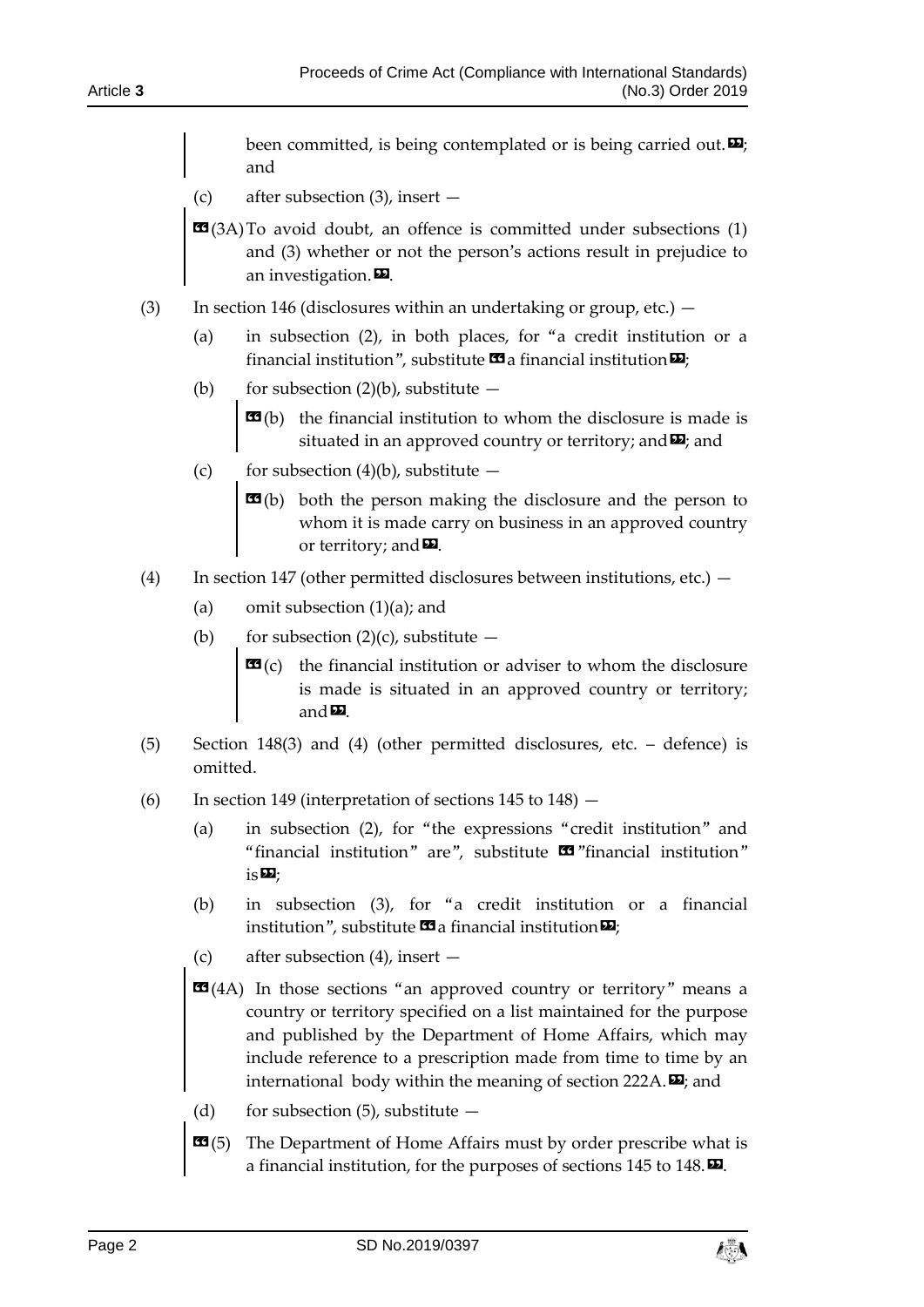- (7) In section 160 (offences of prejudicing investigation) after subsection  $(3)(b)$ , insert —
	- $\mathbf{C}$ (ba) the disclosure is of a matter within [section 145\(1\)](https://login.westlaw.co.uk/maf/wluk/app/document?src=doc&linktype=ref&context=9&crumb-action=replace&docguid=IEA4E2FC0AE0E11DC99CAFCC8A4031010) or [\(3\)](https://login.westlaw.co.uk/maf/wluk/app/document?src=doc&linktype=ref&context=9&crumb-action=replace&docguid=IEA4E2FC0AE0E11DC99CAFCC8A4031010) (tipping off: regulated sector) and the information on which the disclosure is based came to the person in the course of a business in the regulated sector; or  $\boldsymbol{\Sigma}$ .
- (8) In section 199(3) (other interpretative provisions for Part 4), in the definition of "financial institution", for "149(6) substitute  $\mathbf{\Omega}$  149(5) $\mathbf{\Omega}$ .

#### **MADE 11 DECEMBER 2019 AT 16:40PM**

**W GREENHOW** *Chief Secretary*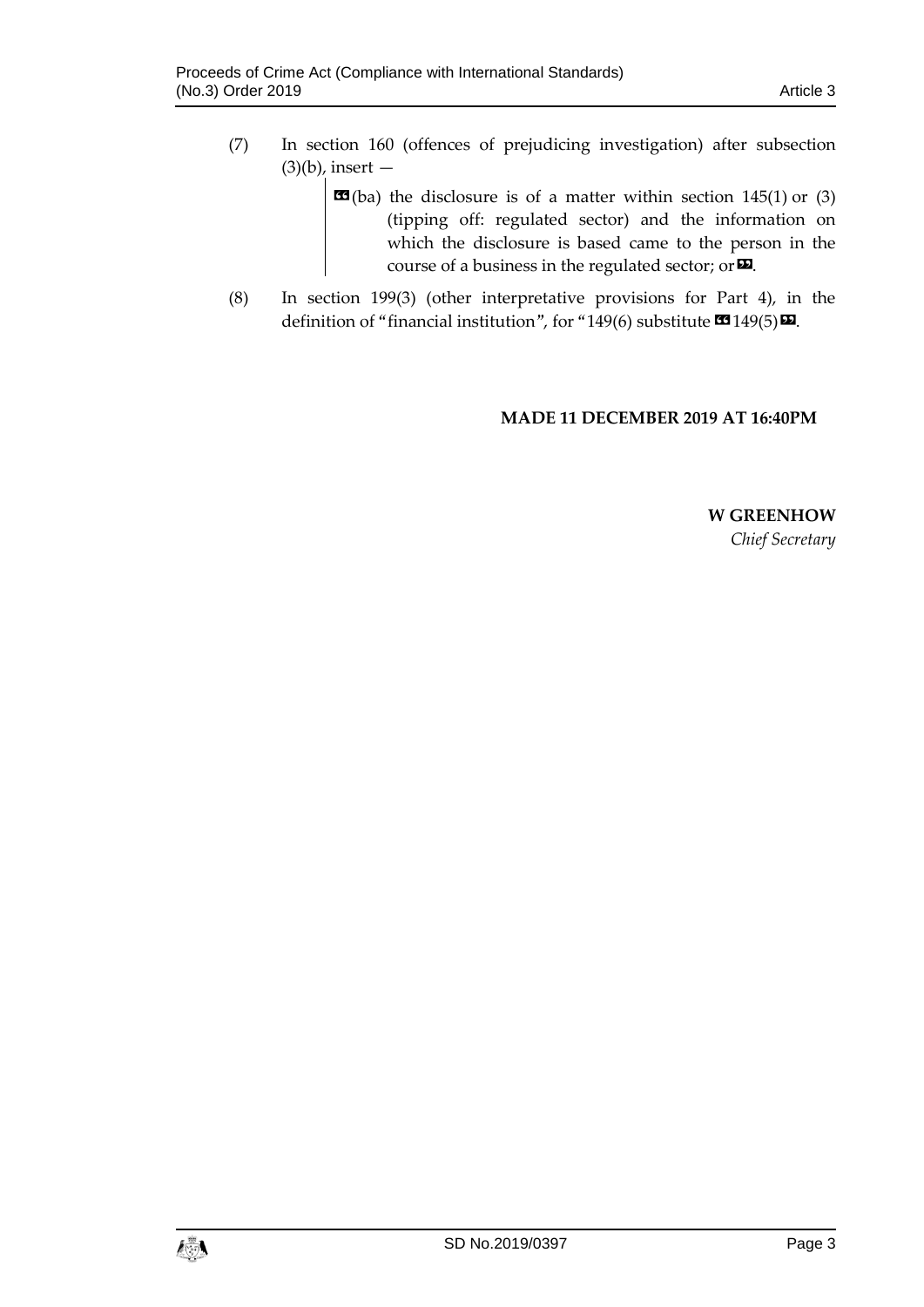#### *(This note is not part of the Order)*

This Order amends the Proceeds of Crime Act 2008 ("the Act") in accordance with and in order to implement recommendations made in the Fifth Round Mutual Evaluation Report of the Committee of Experts on the Evaluation of Anti-money Laundering Measures and the Financing of Terrorism ("MONEYVAL").

This Order is made under section 222A of the Act, subsection (1) of which provides that the Council of Ministers may amend the Act in connection with the implementation of relevant international obligations or standards or the recommendations of international bodies that are involved with the adoption, monitoring or promotion of such obligations or standards, including recommendations made by MONEYVAL. Those obligations or standards include FATF Recommendations, against which MONEYVAL assessed the Island in order to produce its Mutual Evaluation Report.

The MONEYVAL Recommendation in response to which the amendments are made includes the need to address deficiencies in FATF Recommendation 21 – Tipping Off and Confidentiality, which requires that relevant parties "… *should be prohibited by law from disclosing the fact that a STR or related information is being filed with the Financial Intelligence Unit."* The Mutual Evaluation Report, as did the previous assessment carried out by the International Monetary Fund in 2008, noted that the offence of tipping off was too narrow in that it only applied where the disclosure is likely to prejudice any investigation that might be conducted following the receipt of a suspicious transaction report by the Financial Intelligence Unit.

Other amendments are intended to assist with the legitimate disclosure of information within group companies. In connection with these changes, the mechanism regarding the list of prescribed equivalent countries or jurisdictions within which the group companies must be located has been simplified so as to ensure that the list quickly reflects the findings or rulings made by relevant international bodies regarding such jurisdictions.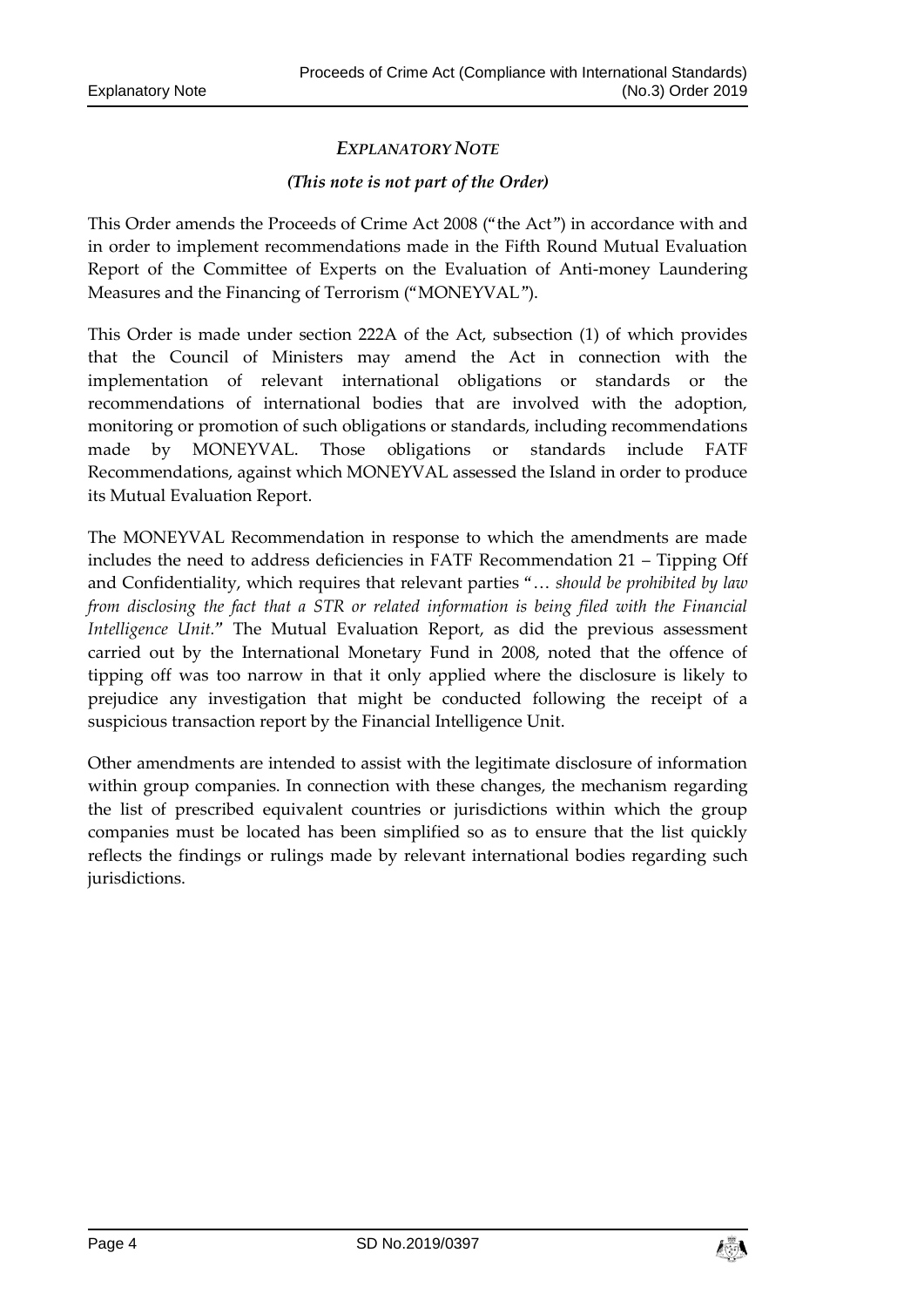

*Anti-Terrorism and Crime Act 2003*

# **ANTI-TERRORISM AND CRIME ACT (COMPLIANCE WITH INTERNATIONAL STANDARDS) ORDER 2019**

*Draft laid before Tynwald: 19 November 2019 Draft approved by Tynwald: 10 December 2019 Coming into Operation: in accordance with article 2*

The Council of Ministers, having consulted such persons and bodies as it considers appropriate<sup>1</sup>, makes the following Order under section 76B of the Anti-Terrorism and Crime Act 2003.

#### **1 Title**

This Order is the Anti-Terrorism and Crime Act (Compliance with International Standards) Order 2019.

#### **2 Commencement**

If approved by Tynwald, this Order comes into operation on the day after it is approved<sup>2</sup>.

### **3 Anti-Terrorism and Crime Act 2003 amended**

- (1) The Anti-Terrorism and Crime Act 2003 is amended as follows.
- (2) After section 13, insert —

### **«13A Arrangements with prior consent**

P2000/11/21ZA

(1) A person does not commit an offence under any of [sections 7, 8, 9,](https://login.westlaw.co.uk/maf/wluk/app/document?src=doc&linktype=ref&context=33&crumb-action=replace&docguid=ID28B92D0E45011DA8D70A0E70A78ED65)  [9A or 10](https://login.westlaw.co.uk/maf/wluk/app/document?src=doc&linktype=ref&context=33&crumb-action=replace&docguid=ID28B92D0E45011DA8D70A0E70A78ED65) by involvement in a transaction or an arrangement

<sup>1</sup> Consultation is required under section 76B(5)(a) of the Anti-Terrorism and Crime Act 2003. <sup>2</sup> Section 76B(5)(b) states that no order under subsection (1) may be made unless "(b) a draft of the proposed order has been laid before a sitting of Tynwald and that draft has been approved at a subsequent sitting of Tynwald."



 $\overline{a}$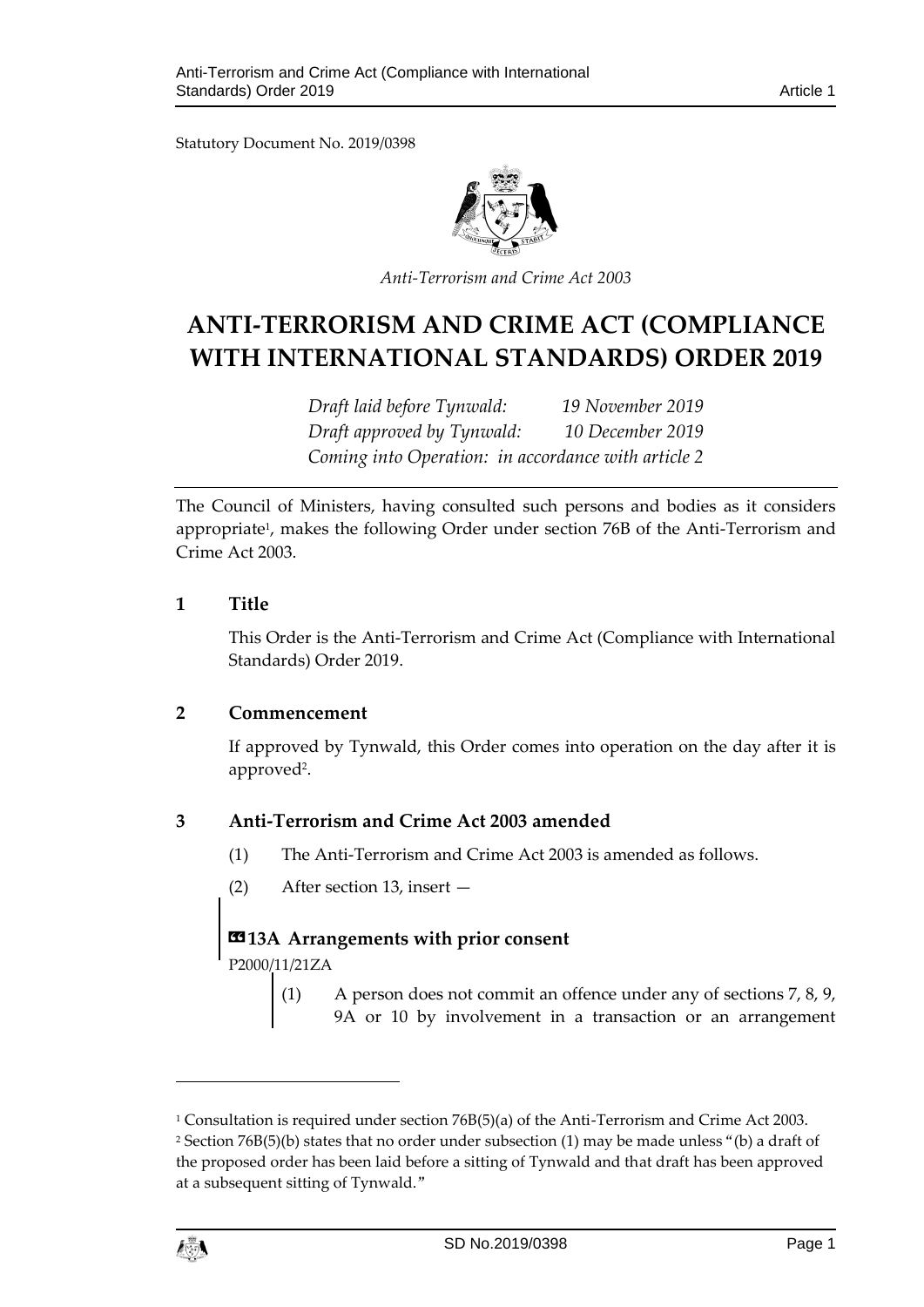relating to money or other property if, before becoming involved, the person —

- (a) discloses to the FIU the person's suspicion or belief that the money or other property is terrorist property and the information on which the suspicion or belief is based; and
- (b) has the consent of the FIU to becoming involved in the transaction or arrangement.
- (2) A person is treated as having the consent of the FIU if before the end of the notice period the person does not receive notice from the FIU that consent is refused.
- (3) The notice period is the period of 7 working days starting with the first working day after the person makes the disclosure.
- (4) A working day is a day other than a Saturday, a Sunday, Christmas Day, Good Friday or a day that is a bank holiday under the *Bank [Holidays Act 1989](https://login.westlaw.co.uk/maf/wluk/app/document?src=doc&linktype=ref&context=33&crumb-action=replace&docguid=I605FF2A1E42311DAA7CF8F68F6EE57AB)*.
- (5) The reference in this section to a transaction or arrangement relating to money or other property includes a reference to use or possession.

# **13B Disclosure after entering into arrangements**

P2000/11/21ZB

- (1) A person does not commit an offence under any of [sections 7, 8, 9,](https://login.westlaw.co.uk/maf/wluk/app/document?src=doc&linktype=ref&context=35&crumb-action=replace&docguid=ID28B92D0E45011DA8D70A0E70A78ED65)  [9A or 10](https://login.westlaw.co.uk/maf/wluk/app/document?src=doc&linktype=ref&context=35&crumb-action=replace&docguid=ID28B92D0E45011DA8D70A0E70A78ED65) by involvement in a transaction or an arrangement relating to money or other property if, after becoming involved, the person discloses to the FIU —
	- (a) the person's suspicion or belief that the money or other property is terrorist property; and
	- (b) the information on which the suspicion or belief is based.
- (2) This section applies only where
	- (a) there is a reasonable excuse for the person's failure to make the disclosure before becoming involved in the transaction or arrangement; and
	- (b) the disclosure is made on the person's own initiative and as soon as it is reasonably practicable for the person to make it.
- (3) This section does not apply to a person if
	- the FIU forbids the person to continue involvement in the transaction or arrangement to which the disclosure relates; and
	- (b) the person continues that involvement.

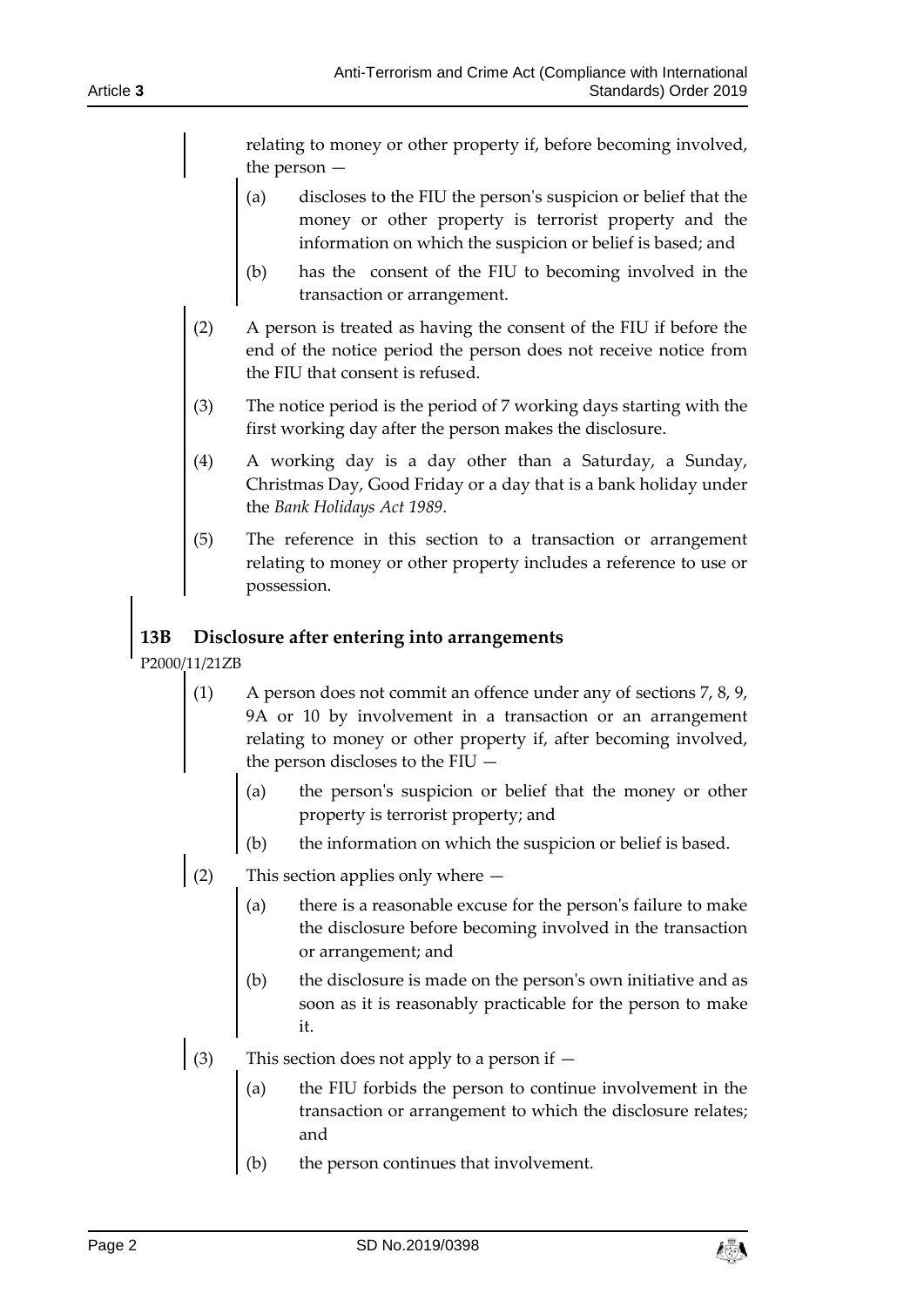(4) The reference in this section to a transaction or arrangement relating to money or other property includes a reference to use or possession.

# **13C Reasonable excuse for failure to disclose**

P2000/11/21ZC

It is a defence for a person charged with an offence under any of [sections](https://login.westlaw.co.uk/maf/wluk/app/document?src=doc&linktype=ref&context=37&crumb-action=replace&docguid=ID28B92D0E45011DA8D70A0E70A78ED65)  [7, 8, 9, 9A or 10](https://login.westlaw.co.uk/maf/wluk/app/document?src=doc&linktype=ref&context=37&crumb-action=replace&docguid=ID28B92D0E45011DA8D70A0E70A78ED65) to prove that —

- (a) the person intended to make a disclosure of the kind mentioned in [section 13A or 13B;](https://login.westlaw.co.uk/maf/wluk/app/document?src=doc&linktype=ref&context=37&crumb-action=replace&docguid=IE9E8B730AE0E11DC99CAFCC8A4031010) and
- (b) there is a reasonable excuse for the person's failure to do  $so. \blacksquare$
- (3) After section 15, insert —

# **15ZA Tipping off: regulated sector**

P2000/11/21D

- (1) A person commits an offence if the person discloses any matter within subsection (2).
- (2) The matters are that the person or another person has made a disclosure under a provision of this Part —
	- (a) to the FIU;
	- (b) in accordance with a procedure established by that person's employer for the making of disclosures under that provision; or
	- (c) to a nominated officer,

of information that came to that person in the course of a business in the regulated sector.

- (3) A person commits an offence if the person discloses that an investigation into allegations that an offence under this Part has been committed, is being contemplated or is being carried out.
- (4) To avoid doubt, an offence is committed under subsections (1) and (3) whether or not the person's actions result in prejudice to an investigation.
- (5) A person guilty of an offence under this section is liable
	- (a) on summary conviction to custody for a term not exceeding 3 months, or to a fine not exceeding level 5 on the standard scale, or to both;
	- (b) on conviction on information to custody for a term not exceeding 2 years, or to a fine, or to both.
- (6) This section is subject to  $-$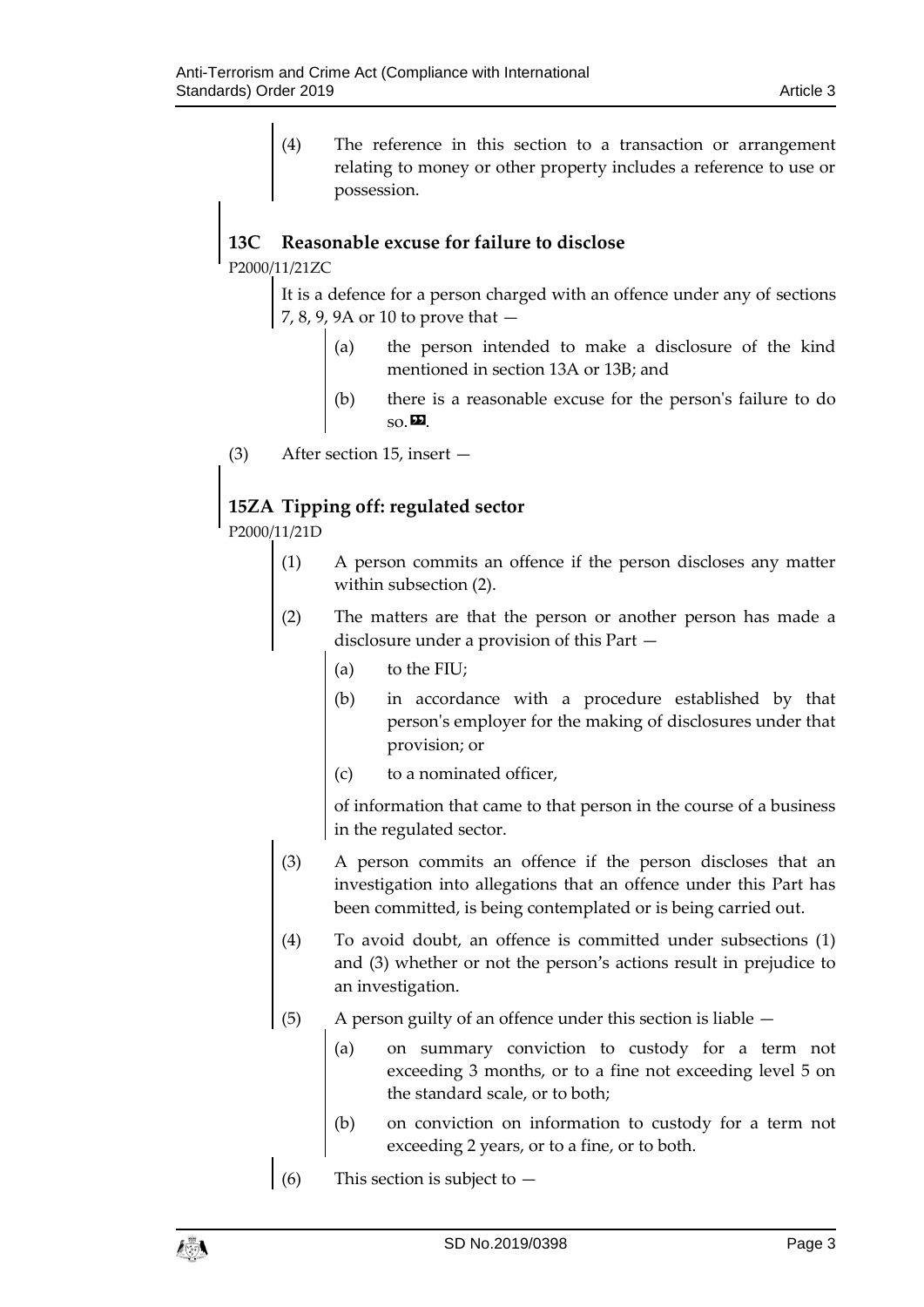- [section 15ZB](https://login.westlaw.co.uk/maf/wluk/app/document?src=doc&linktype=ref&context=58&crumb-action=replace&docguid=IB802CC10B9C111DCA60F9428D776E228) (disclosures within an undertaking or group etc);
- [section 15ZC](https://login.westlaw.co.uk/maf/wluk/app/document?src=doc&linktype=ref&context=58&crumb-action=replace&docguid=IB8051600B9C111DCA60F9428D776E228) (other permitted disclosures between institutions etc); and
- (c) [section 15ZD](https://login.westlaw.co.uk/maf/wluk/app/document?src=doc&linktype=ref&context=58&crumb-action=replace&docguid=IB8056420B9C111DCA60F9428D776E228) (other permitted disclosures etc).

## **15ZB Disclosures within an undertaking or group etc**

P2000/11/21E & 2008/13/146

- (1) An employee, officer or partner of an undertaking does not commit an offence under [section 15ZA](https://login.westlaw.co.uk/maf/wluk/app/document?src=doc&linktype=ref&context=60&crumb-action=replace&docguid=IB8000CF0B9C111DCA60F9428D776E228) if the disclosure is to an employee, officer or partner of the same undertaking.
- (2) A person does not commit an offence under section 15ZA in respect of a disclosure by a financial institution if —
	- (a) the disclosure is to a financial institution;
	- (b) the financial institution to whom the disclosure is made is situated in an approved country or territory; and
	- (c) both the institution making the disclosure and the institution to which it is made belong to the same group.
- (3) In subsection (2), "group" is to be construed in accordance with any order made by the Department under section 146(5) of the *Proceeds of Crime Act 2008*.
- (4) A professional legal adviser or a relevant professional adviser does not commit an offence under section 15ZA if —
	- (a) the disclosure is to a professional legal adviser or a relevant professional adviser;
	- (b) both the person making the disclosure and the person to whom it is made carry on business in an approved country or territory; and
	- (c) those persons perform their professional activities within different undertakings that share common ownership, management or control.

# **15ZC Other permitted disclosures between institutions etc**

P2000/11/21F & 2008/13/147

- (1) This section applies to a disclosure  $$ 
	- by a financial institution to another financial institution;
	- by a professional legal adviser to another professional legal adviser; or
	- by a relevant professional adviser of a particular kind to another relevant professional adviser of the same kind.

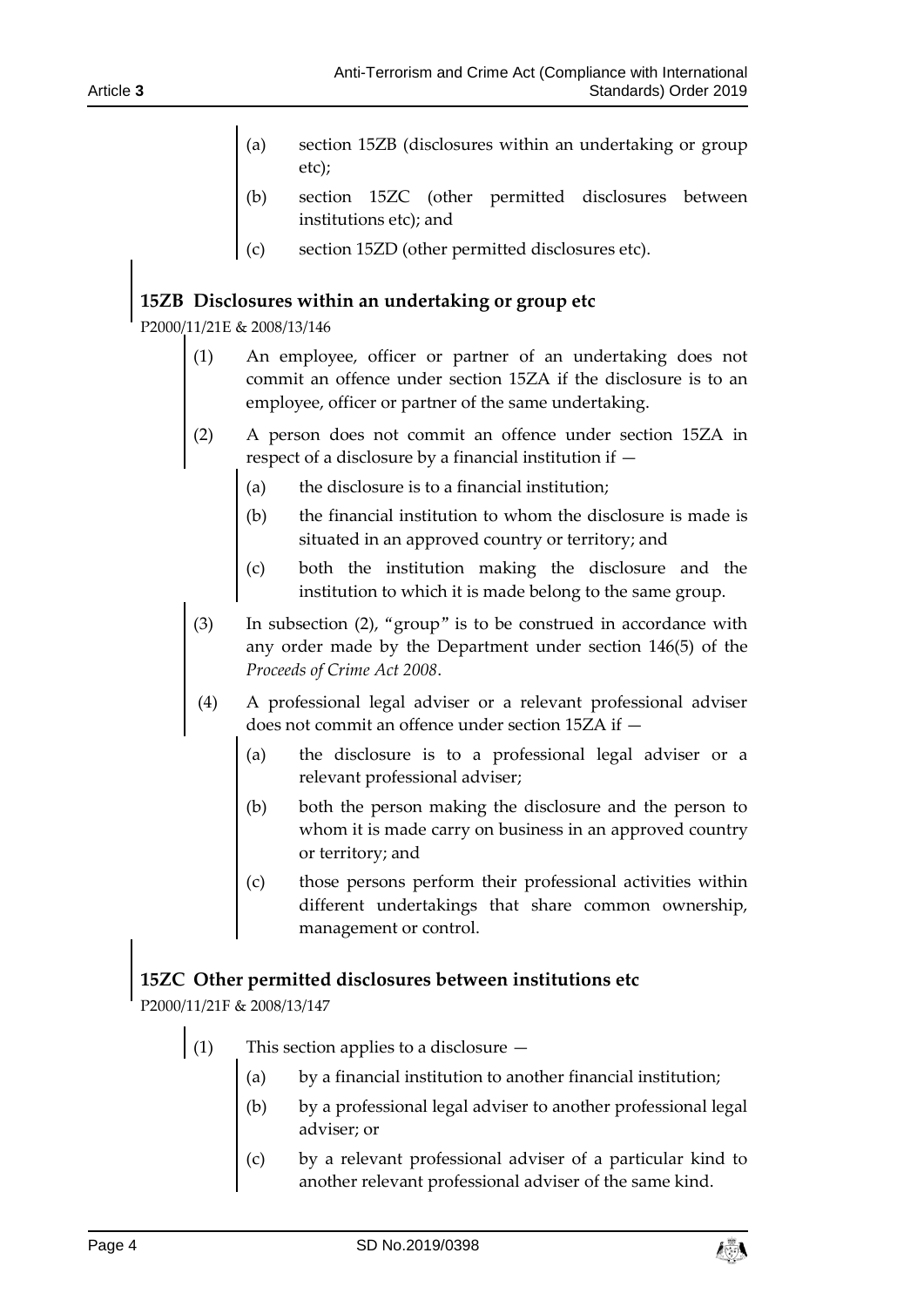- (2) A person does not commit an offence under [section 15ZA](https://login.westlaw.co.uk/maf/wluk/app/document?src=doc&linktype=ref&context=62&crumb-action=replace&docguid=IB8000CF0B9C111DCA60F9428D776E228) in respect of a disclosure to which this section applies if —
	- (a) the disclosure relates to  $$ 
		- a client or former client of the institution or adviser making the disclosure and the institution or adviser to whom it is made;
		- (ii) a transaction involving them both; or
		- (iii) the provision of a service involving them both;
	- (b) the disclosure is for the purpose only of preventing an offence under this Part;
	- (c) the institution or adviser to whom the disclosure is made is situated in an approved country or territory; and
	- (d) the institution or adviser making the disclosure and the institution or adviser to whom it is made are subject to equivalent duties of professional confidentiality and the protection of personal data (within the meaning of Parts 6 to 8 of the GDPR and LED Implementing Regulations 2018<sup>3</sup> as amended from time to time (see regulation 5 of those Regulations).

# **15ZD Other permitted disclosures etc**

P2000/11/21G & 2008/13/148

- (1) A person does not commit an offence under [section 15ZA](https://login.westlaw.co.uk/maf/wluk/app/document?src=doc&linktype=ref&context=64&crumb-action=replace&docguid=IB8000CF0B9C111DCA60F9428D776E228) if the disclosure is —
	- (a) to the authority that is the supervisory authority for that person;
	- (b) for the purpose of  $-$ 
		- (i) the detection, investigation or prosecution of a criminal offence (whether in the Island or elsewhere);
		- (ii) an investigation under the *[Proceeds of Crime Act](https://login.westlaw.co.uk/maf/wluk/app/document?src=doc&linktype=ref&context=64&crumb-action=replace&docguid=I5FA30B41E42311DAA7CF8F68F6EE57AB)  [2008](https://login.westlaw.co.uk/maf/wluk/app/document?src=doc&linktype=ref&context=64&crumb-action=replace&docguid=I5FA30B41E42311DAA7CF8F68F6EE57AB)*; or
		- (iii) the enforcement of any order of a court under that Act.
- (2) A professional legal adviser or a relevant professional adviser does not commit an offence under section 15ZA if the disclosure —
	- (a) is to the adviser's client; and

 $\overline{\phantom{a}}$ 

<sup>3</sup> SD2018/0145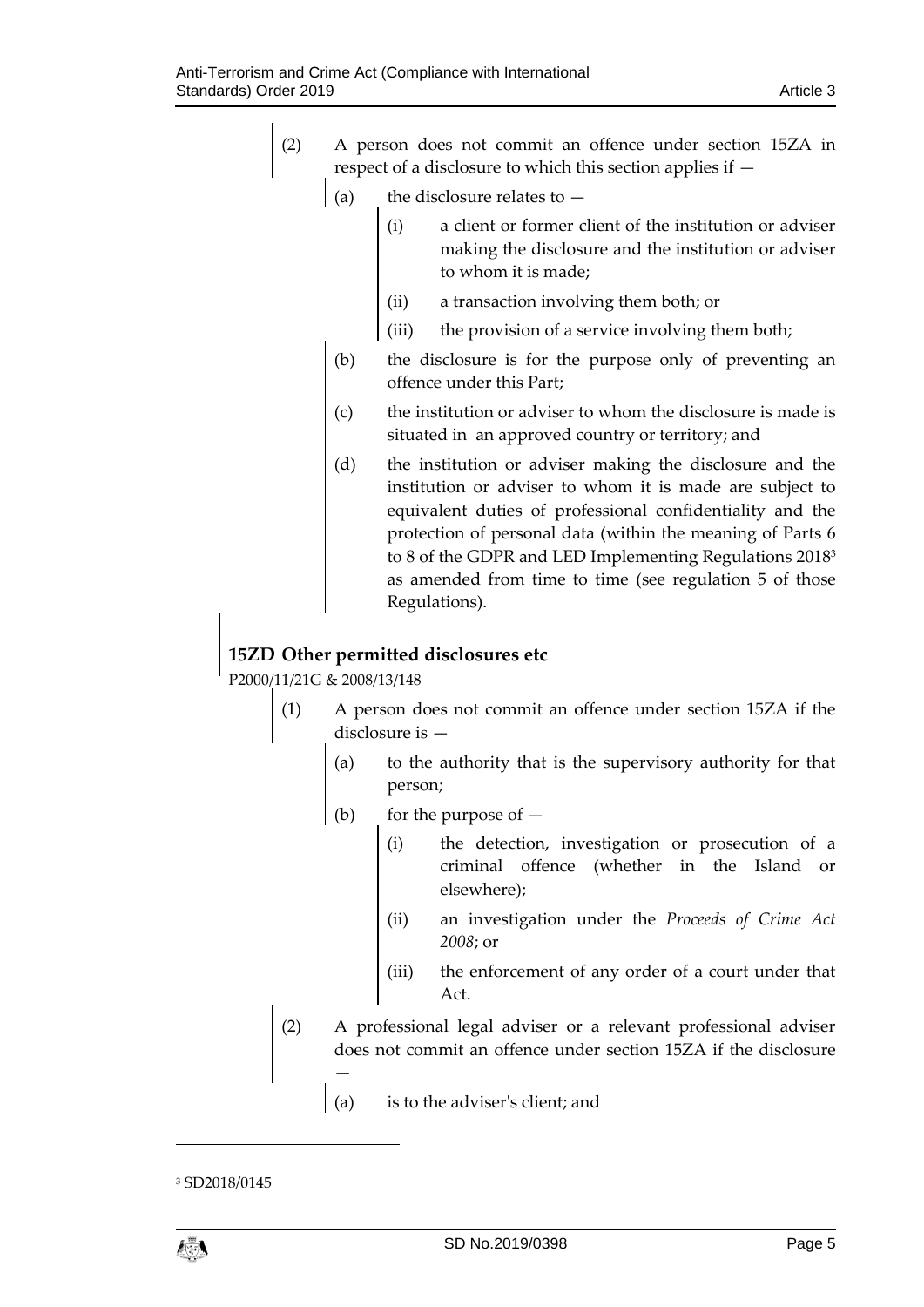(b) is made for the purpose of dissuading the client from engaging in conduct amounting to an offence.

# **15ZE Interpretation of sections 15ZA to 15ZD**

P2000/11/21H & 2008/13/149

- (1) The references in [sections 15ZA](https://login.westlaw.co.uk/maf/wluk/app/document?src=doc&linktype=ref&context=66&crumb-action=replace&docguid=IB8000CF0B9C111DCA60F9428D776E228) to 15ZD
	- (a) to a business in the regulated sector; and
	- (b) to a supervisory authority;

are to be construed in accordance with [Schedule 4 to the](https://login.westlaw.co.uk/maf/wluk/app/document?src=doc&linktype=ref&context=66&crumb-action=replace&docguid=ID2F48DD0E45011DA8D70A0E70A78ED65) *Proceeds [of Crime Act 2008](https://login.westlaw.co.uk/maf/wluk/app/document?src=doc&linktype=ref&context=66&crumb-action=replace&docguid=ID2F48DD0E45011DA8D70A0E70A78ED65)*.

- (2) In those sections *"*financial institution" is to be construed in accordance with an order made by the Department under section 149(5) of the *Proceeds of Crime Act 2008.*
- (3) References in those sections to a disclosure by or to a financial institution include disclosure by or to an employee, officer or partner of the institution acting on its behalf.
- (4) In those sections *"*relevant professional adviser*"* means an accountant, auditor or tax adviser who is a member of a professional body which is established for accountants, auditors or tax advisers (as the case may be) and which makes provision  $for -$ 
	- (a) testing the competence of those seeking admission to membership of such a body as a condition for such admission; and
	- (b) imposing and maintaining professional and ethical standards for its members, as well as imposing sanctions for non-compliance with those standards.
- (5) In those sections "an approved country or territory" means a country or territory specified on a list maintained for the purpose and published by the Department, which may include reference to a prescription made from time to time by an international body within the meaning of section  $76B$ .
- (4) In section 27 (disclosure to prejudice terrorist investigations)
	- (a) omit subsections (3) and (4);
	- (b) in subsection  $(5)$ 
		- (i) omit "or  $(4)$ "; and
		- (ii) after paragraph (b), insert —
		- $\mathbf{G}$ , or
		- (c) that, in the case of an offence under paragraph (a) of subsection (2), the disclosure is of a matter within [section](https://login.westlaw.co.uk/maf/wluk/app/document?src=doc&linktype=ref&context=9&crumb-action=replace&docguid=IEA4E2FC0AE0E11DC99CAFCC8A4031010)

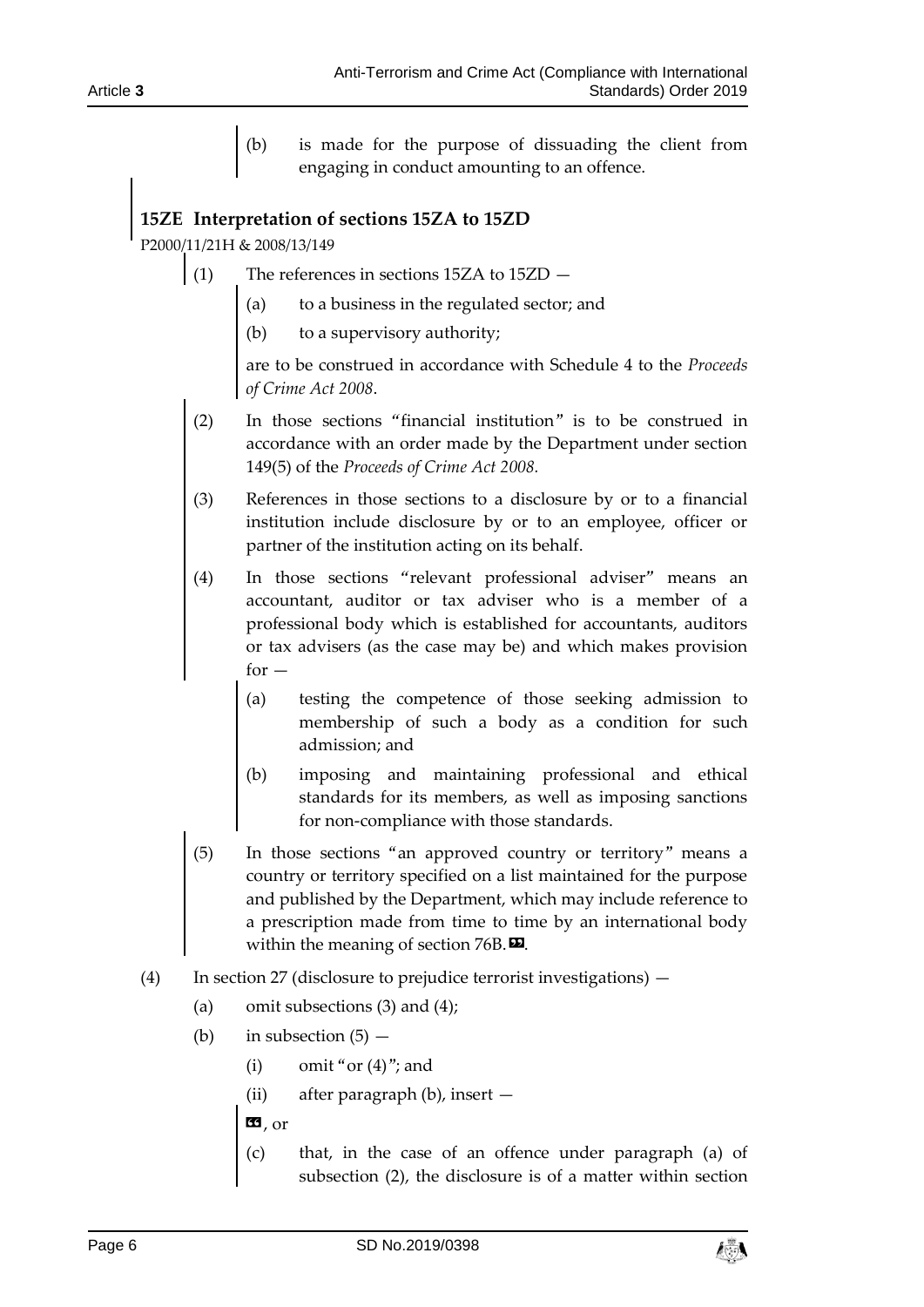[15ZA\(1\)](https://login.westlaw.co.uk/maf/wluk/app/document?src=doc&linktype=ref&context=9&crumb-action=replace&docguid=IEA4E2FC0AE0E11DC99CAFCC8A4031010) or [\(3\)](https://login.westlaw.co.uk/maf/wluk/app/document?src=doc&linktype=ref&context=9&crumb-action=replace&docguid=IEA4E2FC0AE0E11DC99CAFCC8A4031010) (tipping off: regulated sector) and the information on which the disclosure is based came to the person in the course of a business in the regulated sector.<sup>29</sup>; and

(c) in subsection (6), for "Subsections (2) and (4) do", substitute  $\bullet$  Subsection (2) does $\bullet$ .

#### **MADE 11 DECEMBER 2019 AT 16:40PM**

**W GREENHOW**

*Chief Secretary*